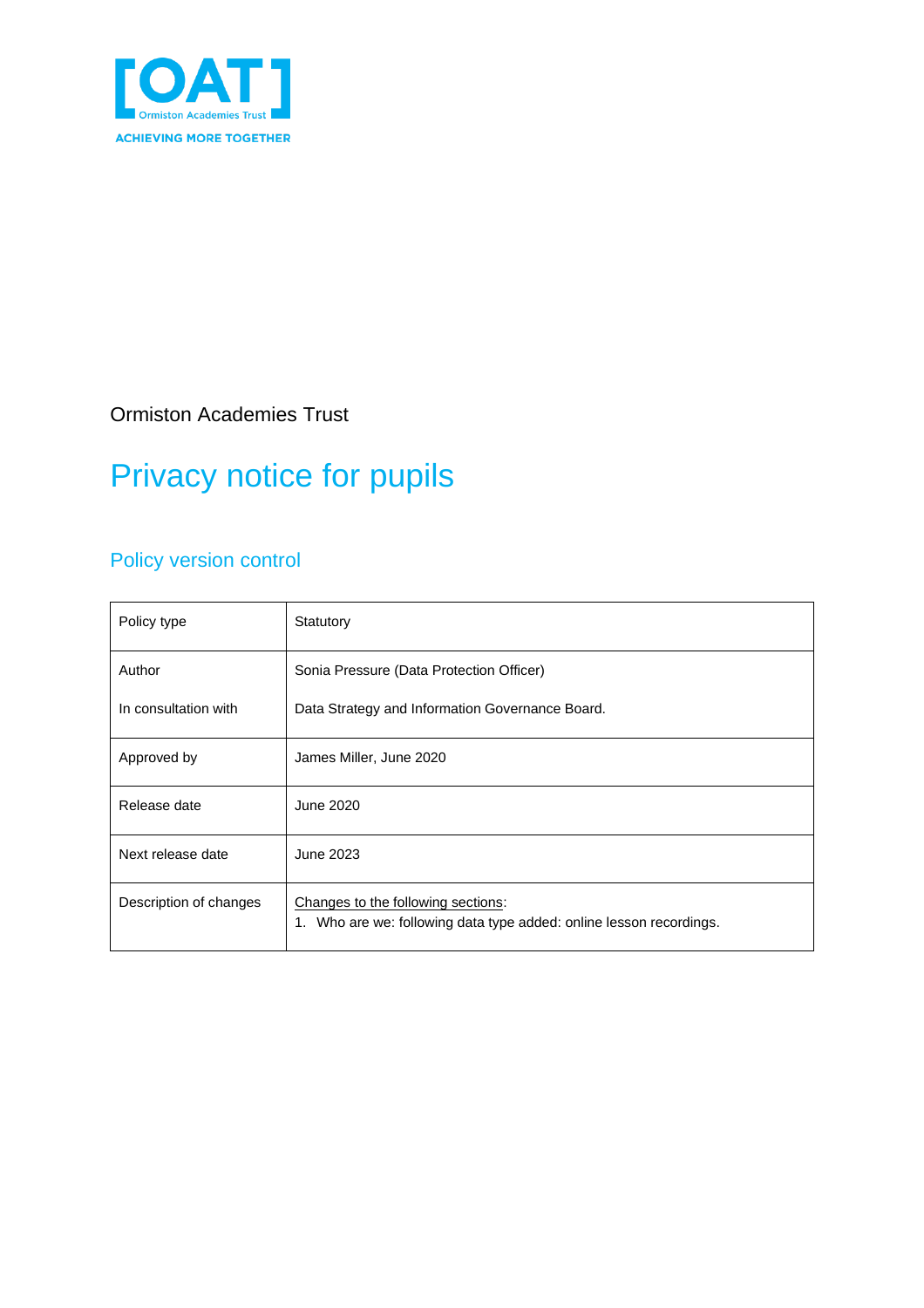

# **Contents**

| Privacy notice for pupils and about pupils |                                                       | 3              |
|--------------------------------------------|-------------------------------------------------------|----------------|
| 1.                                         | Who are we?                                           | 3              |
| 2.                                         | How do we use your information?                       | 3              |
| 3.                                         | Who do we share your information with?                | $\overline{4}$ |
| 4.                                         | Why do we collect, process or share your information? | 6              |
| 5.                                         | How long do we store your information?                | 6              |
| 6.                                         | What are your rights?                                 | 6              |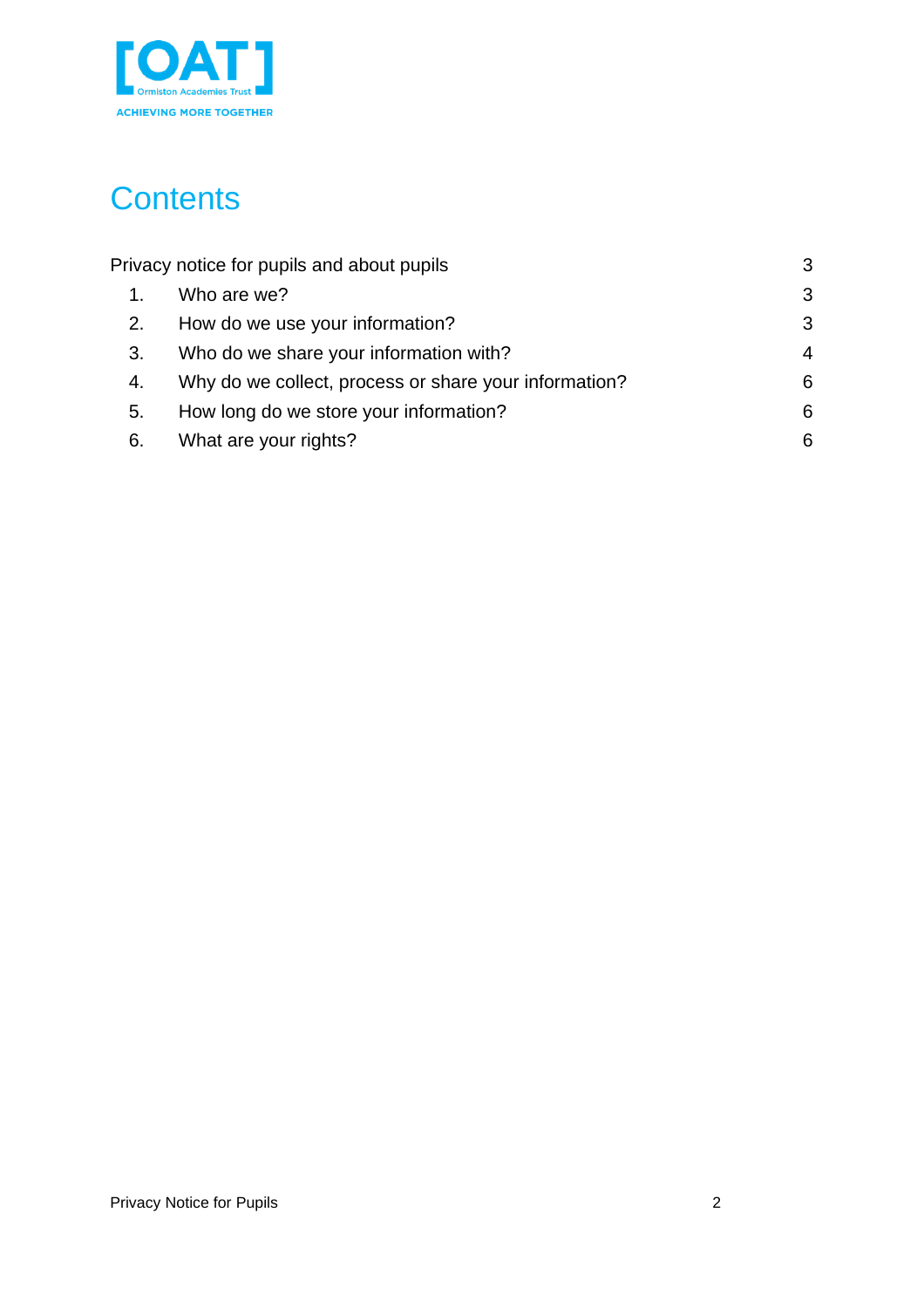

### <span id="page-2-0"></span>Privacy notice for pupils and about pupils

This document is about how we use information about you and what we do with it. We call this information about you 'personal data' or 'personal information'.

#### <span id="page-2-1"></span>1. Who are we?

Ormiston Academies Trust is the organisation which is in charge of your personal information. This means they are called the **Data Controller**.

The postal address of the Academy Trust is:

**Ormiston Academies Trust Ormiston House 144, Newall Street Birmingham B3 1RY.**

If you want to contact us about the data we control, please contact the **Data Protection Officer**, **Sonia Pressure**. She can be contacted vi[a dpo@ormistonacademies.co.uk](mailto:dpo@ormistonacademies.co.uk) or on 0121 262 4725. If there are parts of this privacy notice that you do not understand, please contact your class teacher, who will be able to explain it to you.

#### What information do we collect?

This information will include your contact details; unique pupil number; emergency contact details; national curriculum assessment results; attendance information; any behaviour or exclusion information; where you go after you leave us, and personal characteristics such as your ethnic group, any special educational needs you may have as well as relevant medical or safeguarding information.

We will also use CCTV, online lesson recordings, photographs of you and video recordings. More details about this are in our photograph policy. These can be found on our Website. Most of the time we ask you for permission to use images of you for different situations. For the purposes of identifying, safeguarding and making sure that our academies can function we do keep individual pupil photographs on our academies management systems.

For pupils enrolling for post 14 qualifications, the Learning Records Service will give us the unique learner number (ULN) and may also give us details about your learning or qualifications.

When we collect personal information on our forms, we will make it clear whether there is a legal requirement for you/your parents to provide it, whether there is a legal requirement to collect it. If there is no legal requirement, then we will explain why we need it and what the consequences are if it is not provided.

#### <span id="page-2-2"></span>2. How do we use your information?

The Trust and its academies collect and hold personal information relating to you and may also receive information about you from your previous school(s), local authority and/or the Department for Education (DfE). We use this personal data to:

- **•** support your learning;
- **monitor and report on your learning, attainment and progress;**
- provide appropriate care for you and keep you safe;
- assess and improve the quality of our services;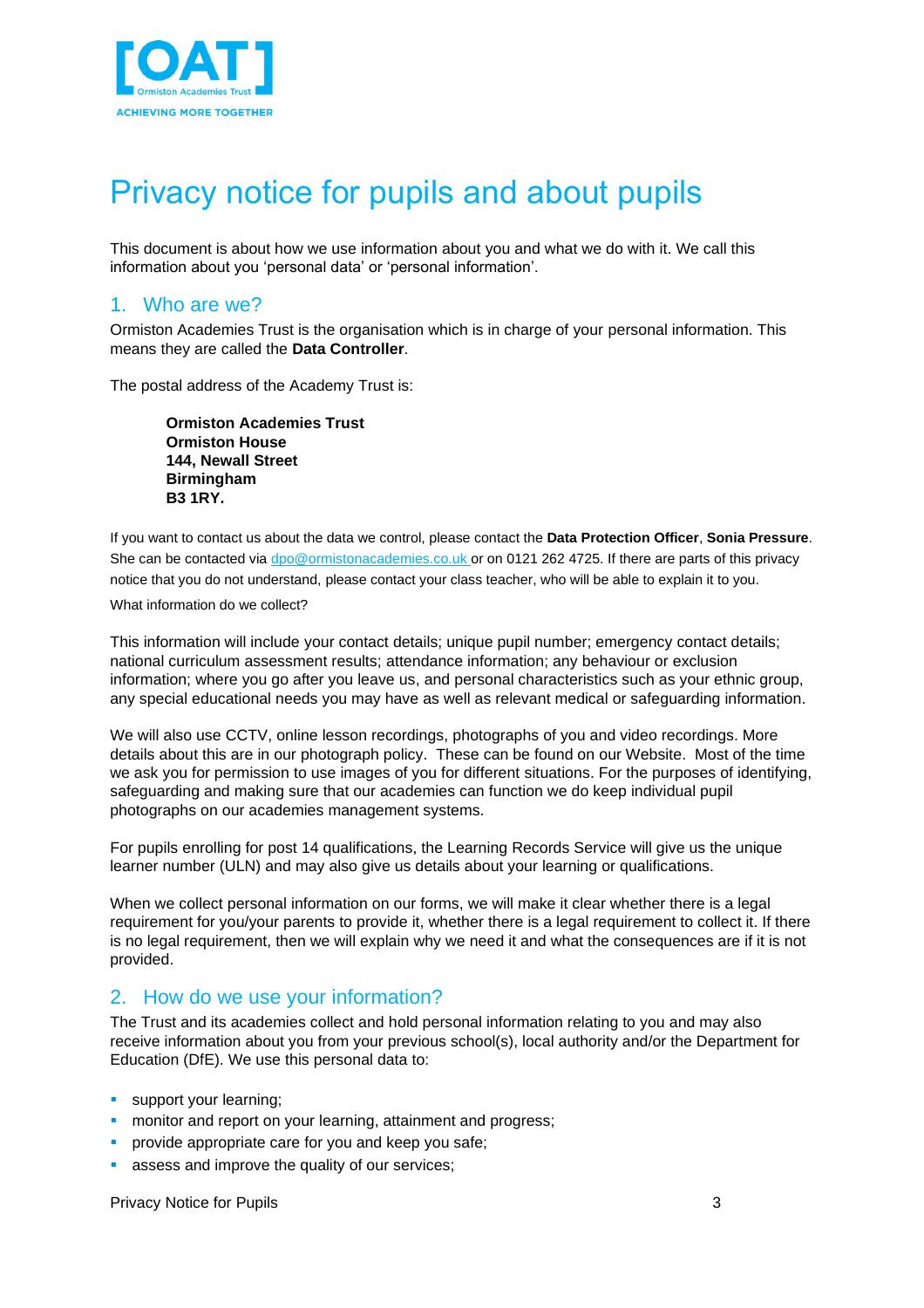

- comply with the law about sharing personal data;
- to support you in your transition to a post-16 provider of education or training;
- **•** organise activities and other learning that may take place outside the academies' premises;
- **•** for fundraising, promotional and marketing purposes.;
- **to meet the statutory duties placed upon us by the Department for Education.**

#### <span id="page-3-0"></span>3. Who do we share your information with?

We are required, by law, under regulation 5 of the Education (Information about Individual Pupils) England Regulations 2013, to pass information about you to the Department for Education (DfE). This is the part of the Government which is responsible for schools. This information may then be made available for use by the Local Authority for each of the Trust's academies.

For more information about data collections and the DfE, go to: [https://www.gov.uk/education/data](https://www.gov.uk/education/data-collection-and-censuses-for-schools)[collection-and-censuses-for-schools.](https://www.gov.uk/education/data-collection-and-censuses-for-schools)

The DfE may also share information about you, that we give to them, with other people or organisations. This will only take place where the law, including the law about data protection allows it. Some of this information is then stored in the National Pupil Database.

The National Pupil Database (NPD) is owned and managed by the Department for Education and contains information about pupils in schools in England. It provides invaluable evidence on educational performance to inform independent research, as well as studies commissioned by the Department. It is held in electronic format for statistical purposes. This information is securely collected from a range of sources including schools, local authorities and awarding bodies.

To find out more about the NPD, go to National [pupil database: user guide and supporting information](https://www.gov.uk/government/publications/national-pupil-database-user-guide-and-supporting-information)  - [GOV.UK.](https://www.gov.uk/government/publications/national-pupil-database-user-guide-and-supporting-information)

The department may share information about you from the NPD with third parties who promote the education or well-being of children in England by:

- conducting research or analysis;
- producing statistics;
- providing information, advice or guidance.

The Department has secure processes in place to ensure the confidentiality of your data is maintained and there are strict controls in place regarding access and use of the data. Decisions on whether DfE releases data to third parties have a strict approval process and based on a detailed assessment of:

- who is requesting the data;
- the purpose for which it is required;
- **•** the level and sensitivity of data requested;
- the arrangements in place to store and handle the data.

To be given access to your information, organisations must comply with strict terms and conditions covering the confidentiality and handling of the data, security arrangements and retention and use of the data.

For more information about the Department's data sharing process, please visit: <https://www.gov.uk/data-protection-how-we-collect-and-share-research-data>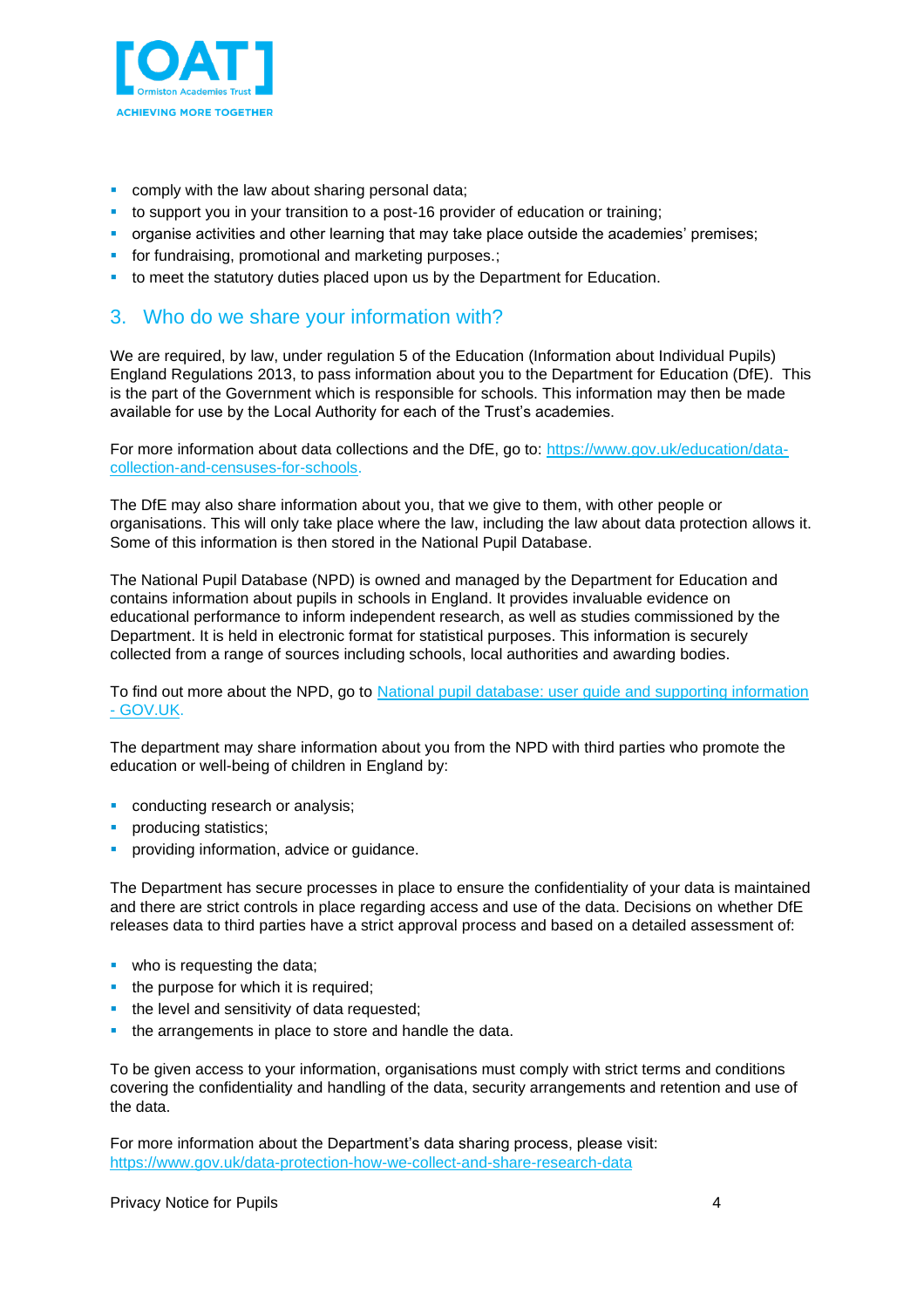

For information about which organisations the department has provided pupil information (and for which project), please visit the following website:

<https://www.gov.uk/government/publications/national-pupil-database-requests-received>

To contact DfE: <https://www.gov.uk/contact-dfe>

We will also disclose your personal data to:

- Your new school if you move from the academy
- School nurse and NHS
- School Counsellor
- CAMHS (Child and Adolescent Mental Health Service)
- Careers advisors
- **Data processors working under data sharing agreements with the Trust, such as ICT suppliers**
- **EXEDENCIOS CONFERED EDGE CONNOCTED** Disclosures connected with Special Educational Needs support
- Disclosures connected with safeguarding issues/concerns
- **Post-16 education and training providers**

The information disclosed to these people/services will include sensitive personal information about you. Usually this means information about your health and any special educational needs or disabilities which you have. We do this because these people need the information so that they can support you.

Once you reach the age of 13, the law requires us to pass on certain information to the local provider of Youth Support Services in your area who have responsibilities in relation to the education or training of 13-19 year olds under section 507B of the Education Act 1996. This enables them to provide services as follows:

- youth support services
- careers advisers
- **EXEL S** and health agencies

A parent / guardian can request that only their child's name, address and date of birth be passed to the local provider of Youth Support Services in your area by informing the relevant academy's Data Protection Lead. This right is transferred to you when you reach the age 16.

We will also share certain information about pupils aged 16+ with our local authority and / or provider of youth support services as they have responsibilities in relation to the education or training of 13-19 year olds under section 507B of the Education Act 1996.

This enables them to provide services as follows:

- **post-16 education and training providers**
- youth support services
- careers advisers

We will not give information about you to anyone without your consent, unless the law and our policies allow us to do so. If you want to receive a copy of the information, about you, that we hold, please contact your academy Data Protection Lead.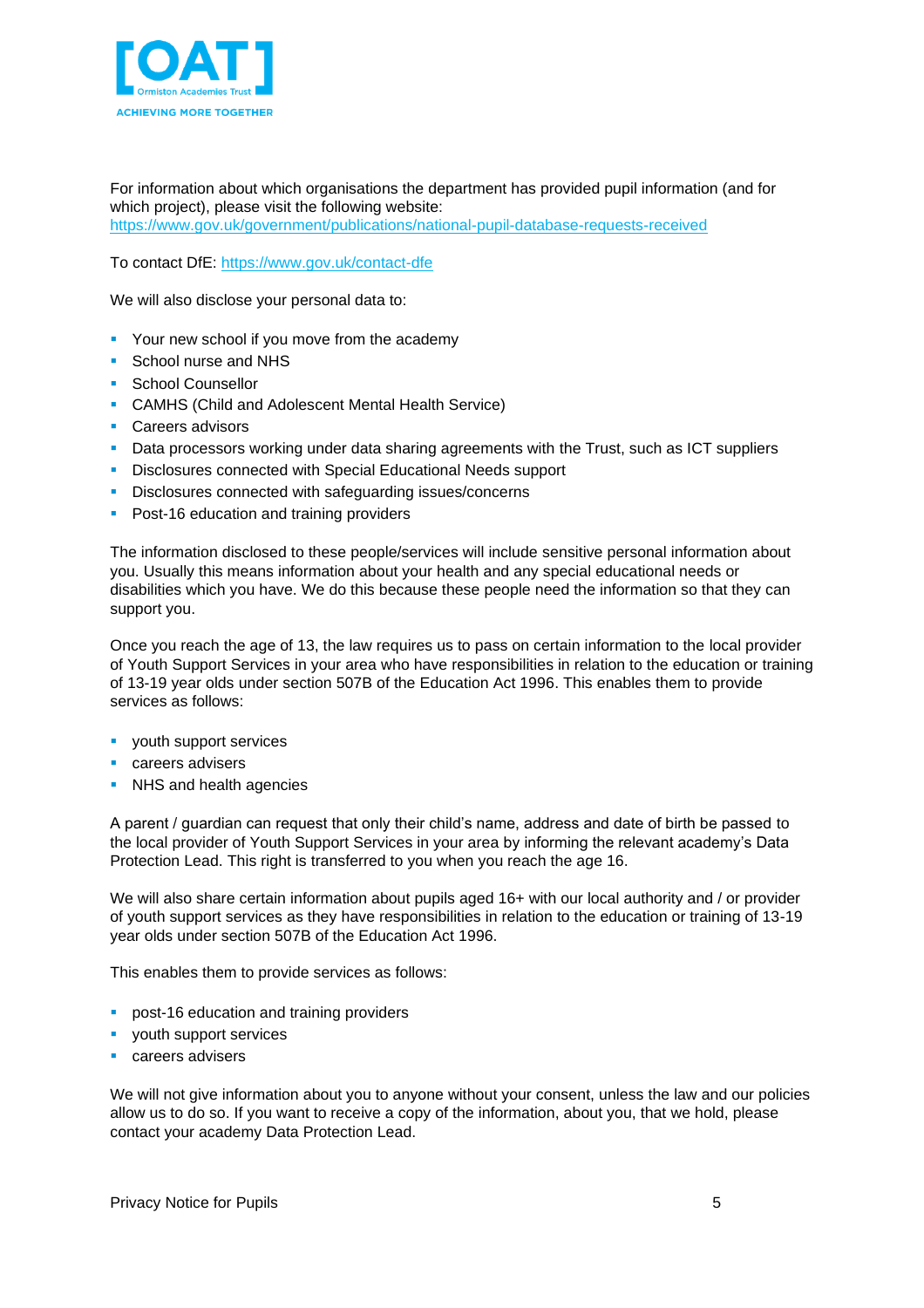

We will also normally give information about you to your parents or your main carer. Where appropriate and where the law allows, we will listen to your views first. We will also take family circumstances into account, in particular where a court has decided what information a parent is allowed to have.

### <span id="page-5-0"></span>4. Why do we collect, process or share your information?

When we collect, process or share your information, as detailed above, it is lawful for at least one of the following reasons:

- **•** The Academy Trust is under a legal obligation to collect your information and share it so that we meet legal requirements imposed upon us such as our duty to look after you and protect you from harm.
- It is necessary for us to disclose your information so that we can provide you with an education and look after you. This is known as being in the public interest and means we have real and proper reasons to use your information.
- It is in your or another's vital interests for your personal information to be passed to these people or services, to the extent that it is necessary to save someone's life.
- We will not usually need to ask if we can use your information. However, if at any time it appears to us that we would like to use your personal data in a way which means that we would need your permission then we will explain to you what we want to do and ask you for consent. This is most likely to be when involved in activities which are not really part of our job as an Academy Trust / School but we because we think it would benefit you, such as extra-curricular clubs. If you give your consent, you may change your mind at any time. If we think that you will not understand what we are asking then we will ask your parent or carer instead. Usually, we will involve your parents even if you can make your own decision. By law we won't always need their consent, if you can give it, but parents like to be involved because it is part of looking after you. Before you are old enough to understand we will ask your parents to consent for you.

We do not normally transfer your information to a different country which is outside the European Economic Area. This would only happen if one of your parents lives abroad or if you move to a new school abroad. If this happens we will be very careful to make sure that it is safe to transfer your information. We will look at whether that other country has good data protection laws for example. If we cannot be sure that it is safe then we will talk to you and your parents about it and make sure that you are happy for us to send your information. As this is not something we normally do and we don't know which country we might need to send your information to, we cannot tell you more about it now but if we want to transfer your data to a different country then we will tell you whether or not we think it is safe and why we have decided that.

#### <span id="page-5-1"></span>5. How long do we store your information?

We only keep your information for as long as we need to or for as long as the law requires us to. Most of the information we have about you will be in your pupil file. We usually keep these until your  $25<sup>th</sup>$ birthday unless you move to another school in which case we send your file to your new school. We have a policy which explains how long we keep information. It is called a Records Retention Policy and you can find it in the documents and polices section of the Ormiston Academies Trust website [http://www.ormistonacademiestrust.co.uk/documents\\_and\\_policies](http://www.ormistonacademiestrust.co.uk/documents_and_policies) or ask for a copy at reception.

#### <span id="page-5-2"></span>6. What are your rights?

■ You can ask us for a copy of the information we have about you

Privacy Notice for Pupils 6